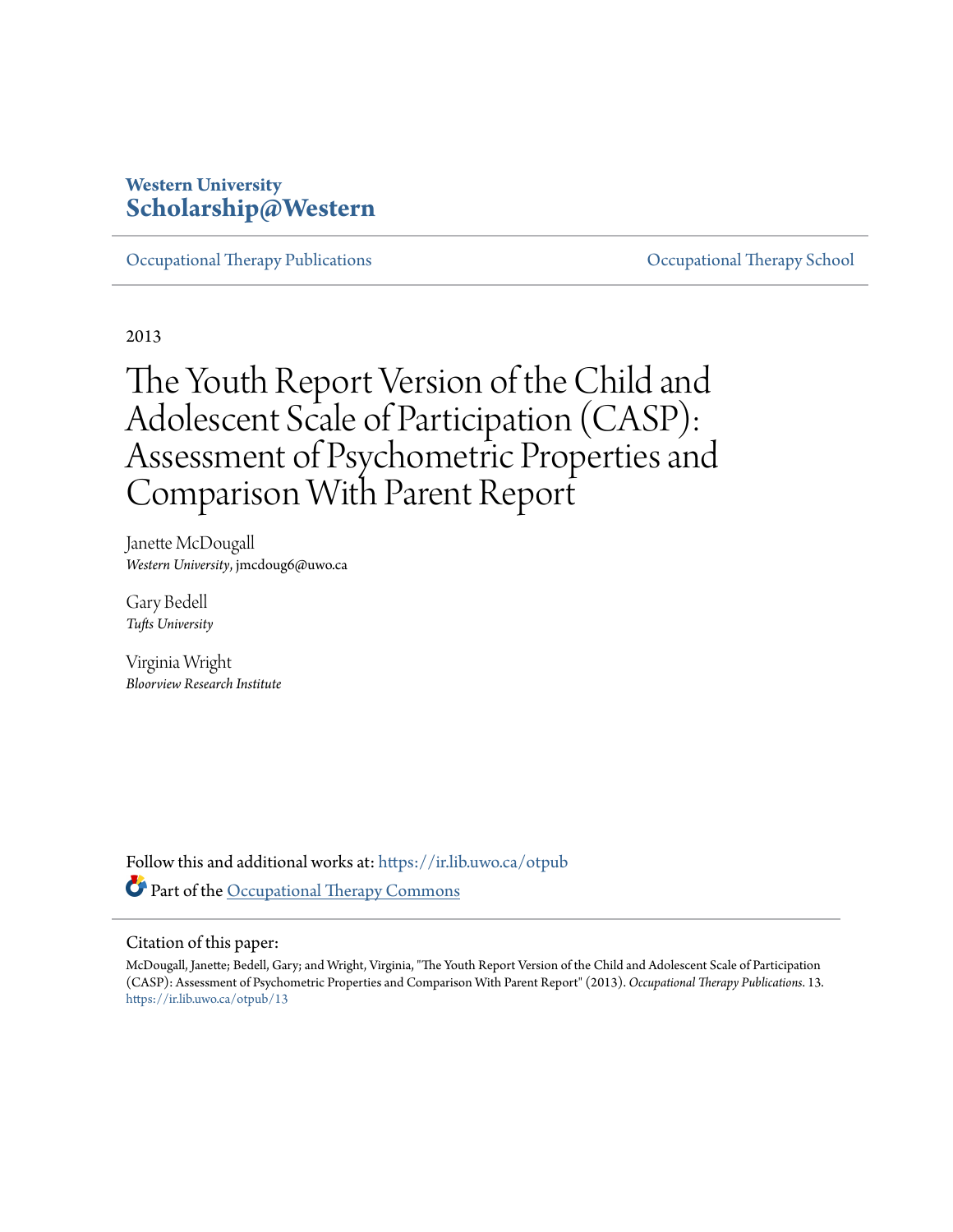# **The youth report version of the Child and Adolescent Scale of Participation (CASP): assessment of psychometric properties and comparison with parent report**

# **J. McDougall,\* G. Bedell† and V. Wright‡**

\*Thames Valley Children's Centre, London, ON, Canada †Tufts University, Medford, MA, USA, and ‡Bloorview Research Institute, Toronto, ON, Canada

Accepted for publication 29 January 2013

#### **Abstract**

*Objective* The Child and Adolescent Scale of Participation (CASP) parent report is a brief and valid measure for use with children and youth with chronic conditions/disabilities that has been shown to have good coverage at the chapter level of the 'Activities and Participation' component of the International Classification of Functioning, Disability and Health. The purpose of this research was to assess the psychometric properties of a CASP youth self-report version, to further validate the parent report, and to compare parent and youth reports of youths' activity and participation. *Methods* Baseline data from a longitudinal study examining predictors of changes in quality of life for youth with chronic conditions/disabilities were used. CASP data were collected on 409 youth aged 11–17 with various conditions/disabilities using youth and parent reports. Internal consistency and factor structure were examined for both versions using Cronbach's alpha and exploratory factor analyses. Inter-rater agreement and magnitude of differences between youth and parent report were evaluated using intraclass correlation coefficients and paired *t*-tests respectively. Gender, age and condition/disability group differences in youth report CASP scores were examined using independent *t*-tests or analyses of variance.

#### **Keywords**

adolescence, childhood disability, ICF-CY, measurement, participation, self-report

Correspondence: Janette McDougall, Thames Valley Children's Centre, 779 Base Line Road East, London, ON, Canada, N6C 5Y6 E-mail: [janette.mcdougall@](mailto:janette.mcdougall@tvcc.on.ca) [tvcc.on.ca](mailto:janette.mcdougall@tvcc.on.ca)

*Results* Strong internal consistency and internal structure validity was demonstrated for the CASP youth and parent report. The youth report factor structure was similar to the parent report in this and other studies. Youth reported their activity/participation to be significantly higher than did their parents. Significant differences in CASP scores were found among condition/disability groups. *Conclusions* Findings show that, from a psychometric standpoint, the youth version of the CASP is a promising new self-report measure of activity and participation. As youth perceive their activity and participation levels differently than their parents, it is important to collect data from both sources to obtain a more comprehensive understanding of this aspect of youths' lives.

# **Introduction**

The concept of participation, and its measurement, has received increased attention in the area of health and disability research

since the publication of the World Health Organization's (WHO) International Classification of Functioning, Disability and Health (ICF) (WHO 2001), and the more recent International Classification of Functioning, Disability and Health –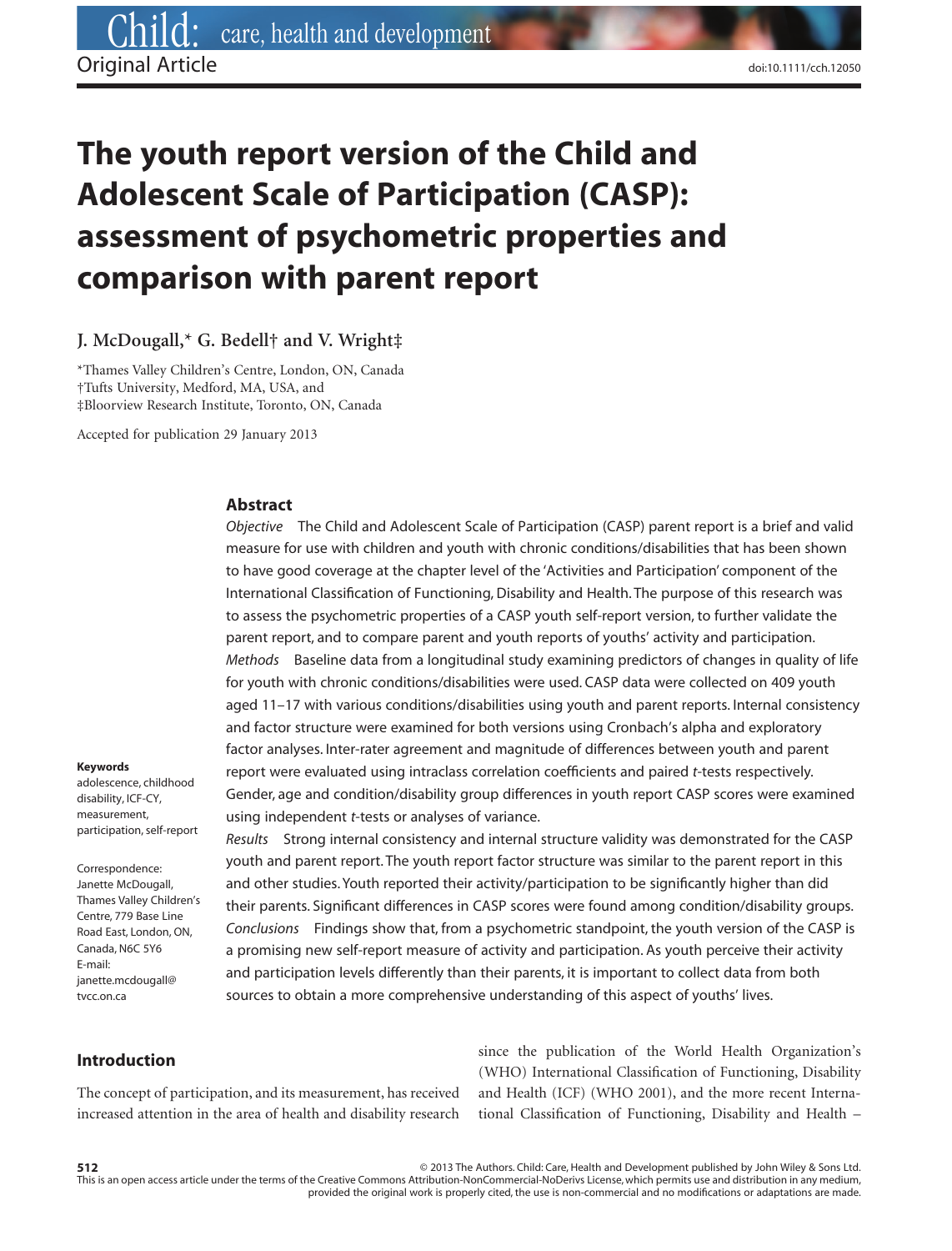Child & Youth Version (ICF-CY) (WHO 2007). In addition to each providing a classification system for coding and documenting health and disability, the ICF and the ICF-CY share a conceptual framework for understanding functioning and disability. In this framework, functioning is an umbrella term that encompasses all body functions and structures, activities and participation, while disability is an overarching term for impairments, activity limitations and participation restrictions. 'Impairments' are defined as problems in body function or structure; 'activity limitations' are difficulties a person may have in carrying out daily activities; and 'participation restrictions' are problems a person may experience when involved in life situations (WHO 2001). On the positive side, 'body functions' and 'body structures' are the physiological functions and anatomical parts of the body respectively; 'activity' is considered the execution of a task by a person; and 'participation' is defined as an individual's involvement in a life situation. A person's functioning and disability, including his/her participation, is considered to arise from the interaction among health conditions, and contextual or environmental factors (e.g. air quality, accessibility of the environment, peer relationships, service availability, etc.) and personal factors (e.g. age, gender, values, beliefs, lifestyle, etc.) (WHO 2007).

Within the 'Activities and Participation' component of the ICF/ICF-CY, there are nine domains or chapters considered to be 'Level One' codes within the classification system: learning and applying knowledge, general tasks and demands, communication, mobility, self-care, domestic life, interpersonal interactions and relationships, major life areas, and community, social and civic life. These chapters break down into increasingly smaller coded categories from levels two through four. Although the ICF and ICF-CY provide distinct definitions of activity and participation, they do not clarify how to separately operationalize the two concepts. Instead, four options are provided: (1) sets of activities and participation domains are distinct (no overlap); (2) partial overlap exists between sets of activities and participation domains; (3) activities as detailed categories and participation as broad categories, with or without overlap; and (4) use of the same and total overlap of domains for both activity and participation (see WHO 2001 for greater detail).

Prior to the ICF and the ICF-CY, few measures existed for assessing the participation of children and youth with chronic conditions/disabilities. A 2005 review (Morris *et al*. 2005) of instruments that might be feasible for use in a postal survey of families of children with cerebral palsy to describe their activity and participation as defined by ICF-CY revealed only seven potential measures. The researchers concluded that none of the

instruments reviewed could adequately measure activity and participation in terms of the ICF-CY. They, however, recommended the 64-item Assessment of Life Habits of Children (LIFE-H) (Fougeyrollas *et al*. 1998) as the most appropriate instrument for use by its content, but cautioned that psychometric testing had not been yet conducted.

A 2006 review (McConachie *et al*. 2006) of measures of participation appropriate for children in general identified five instruments and also examined them in terms of their correspondence with chapters in the 'Activities and Participation' component of the ICF. Two measures, the LIFE-H and the more recently developed and briefer 20-item Child and Adolescent Scale of Participation (CASP) (Bedell 2004), were identified as including items that covered all ICF chapters. A limitation of the CASP was identified as its being completed by a parent rather than a child him/herself.

Most recently, a 2011 review (Adolfsson *et al*. 2011) of instruments that purport to assess either children's performance (i.e. activity) or participation identified six claiming to measure performance and six claiming to measure participation and linked them to the chapters in the 'Activities and Participation' component of the ICF-CY using linking rules by Cieza and colleagues (Cieza *et al*. 2005). The CASP was included among the participation measures and once again identified as being the most brief, yet still with good coverage of, and distribution of items across the chapters of the 'Activities and Participation' component of ICF-CY.

#### **The CASP**

The CASP was originally designed as part of the *Child and Family Follow-up Survey* to monitor outcomes and needs of children and youth with acquired brain injuries (ABI) (Bedell 2004). Reference to the 'Activities and Participation' component of the ICF helped steer the development of the measure. In addition to the ICF, the CASP was informed by research examining the participation of children and youth with a variety of conditions/disabilities, expert clinicians, researchers and families of children and youth with ABI (Dumas *et al*. 2003; Bedell 2004; Bedell *et al*. 2005).

The CASP is described as measuring 'children's extent of participation and restrictions in home, school and community life situations and activities compared with same age peers, as reported by family caregivers' (Bedell 2009, p. 343). Twenty items are divided into four subsections: (1) home participation; (2) school participation; (3) community participation and; (4) home and community living activities. Items pertaining to the 'Activities and Participation' chapters of the ICF/ICF-CY are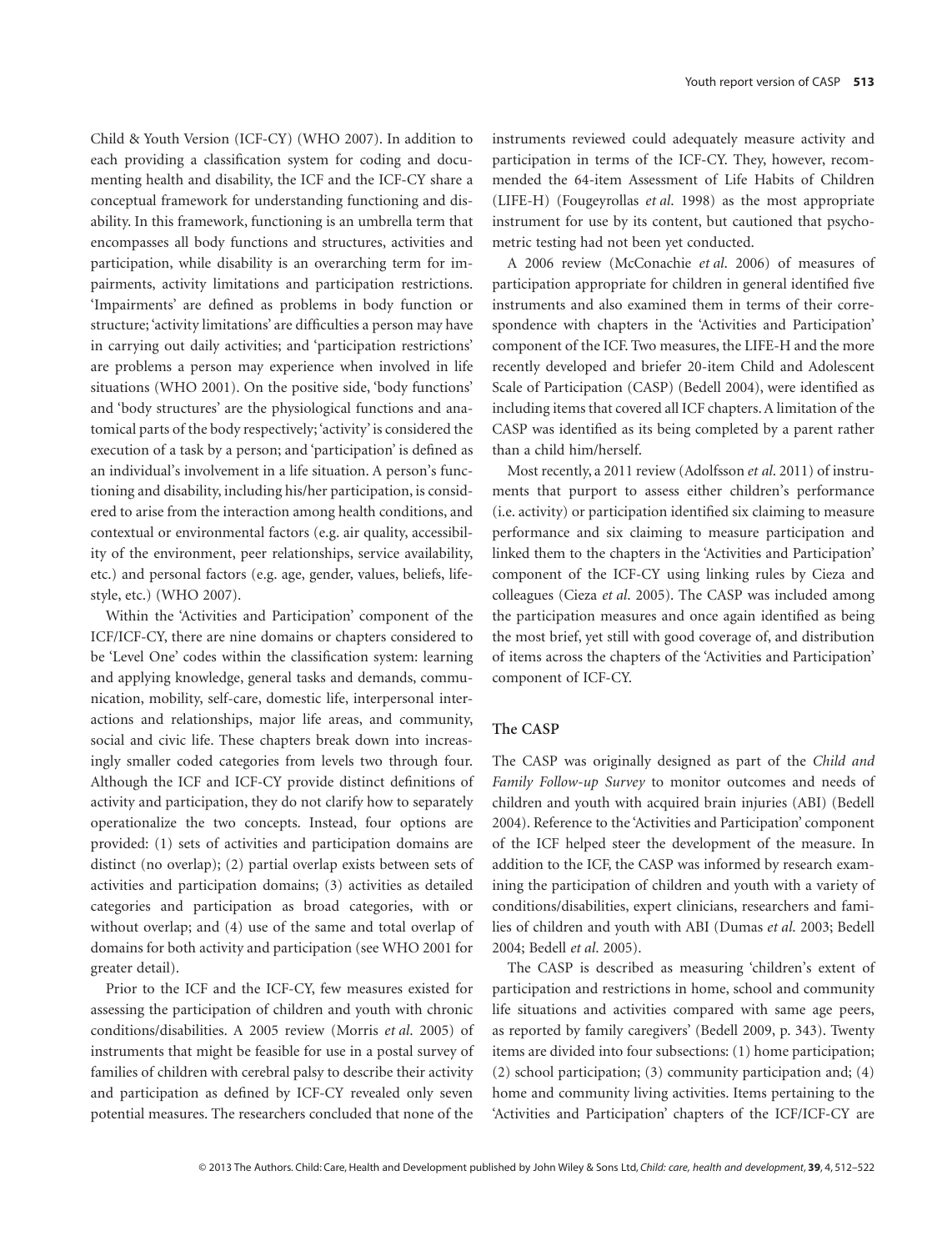| <b>ICF/ICF-CY chapter</b>                       | <b>CASP</b> item example                                                                                                                                                                                  | <b>CASP subsection</b>                       |
|-------------------------------------------------|-----------------------------------------------------------------------------------------------------------------------------------------------------------------------------------------------------------|----------------------------------------------|
|                                                 | Compared to other children your child's age, what is your child's current level of<br>participation in the following activities                                                                           |                                              |
| Learning and Applying Knowledge                 | Using educational materials and equipment that are available to other children<br>in his or her classroom that have been modified for your child (e.g. books,<br>computers, chairs and desks)             | School participation                         |
| <b>General Tasks and Demands</b>                | Family chores, responsibilities and decisions at home (e.g. involvement in<br>household chores and decisions about family activities)                                                                     | Home participation                           |
| Communication                                   | Communicating with other children and adults at home                                                                                                                                                      | Home participation                           |
| Mobility                                        | Moving around the neighbourhood and community (e.g. public buildings,<br>parks, restaurants, movies) [Please consider your child's primary way of moving<br>around, NOT his or her use of transportation] | Neighbourhood and community<br>participation |
| Self-Care                                       | Self-care activities (e.g. eating, dressing, bathing, combing or brushing hair, using<br>the toilet)                                                                                                      | Home participation                           |
| Domestic Life                                   | Household activities (e.g. preparing some meals, doing laundry, washing dishes)                                                                                                                           | Home participation                           |
| Interpersonal Interactions and<br>Relationships | Social, play or leisure activities with friends in the neighbourhood and<br>community                                                                                                                     | Neighbourhood and community<br>participation |
| Major Life Areas                                | Educational activities with other children in his or her classroom                                                                                                                                        | School participation                         |
| Community, Social and Civic Life                | Structured events and activities in the neighbourhood and community (e.g.<br>team sports, clubs, holiday or religious events, concerts, parades and fairs)                                                | Home and community living<br>activities      |

**Table 1.** Examples of CASP parent report items corresponding to chapters in the 'Activity and Participation' component of the ICF/ICF-CY

CASP, Child and Adolescent Scale of Participation; ICF, International Classification of Functioning, Disability and Health; ICF-CY, International Classification of Functioning, Disability and Health – Child & Youth Version.

dispersed among the four subsections (see Bedell 2009 for full item descriptions within each subsection). Table 1 includes examples of CASP items that correspond to the nine chapters in the 'Activities and Participation' component of the ICF/ICF-CY, as identified in the McConachie and colleagues (2006) review of participation measures for children with disabilities. Also shown in Table 1 are the various subsections of the CASP that the items correspond to.

Limitations of the CASP have been noted, including: (1) its focus on children's level of participation/ability to take part compared with same age peers, and omission of questions about frequency and enjoyment of participation; (2) the lack of individual items asking about specific types of activities/ participation (e.g. watching TV, going to the movies, playing sports, etc.); (3) not making a conceptual distinction between activity and participation; and (4) the reliance on parent report (McConachie *et al*. 2006; Bedell & Coster 2008; Adolfsson *et al*. 2011).

Studies have indicated that youth with chronic conditions/ disabilities are more likely than other children and youth to experience restricted participation at home, school and in the community (Eriksson & Granlund 2004; King *et al*. 2009, 2010). Therefore, the CASP's comparison to same-age peers to assess participation restrictions may indeed be a useful metric.

Given that reviews (McConachie *et al*. 2006; Adolfsson *et al*. 2011) have found the CASP to have good overall coverage at the chapter level of the 'Activities and Participation' component of the ICF, and recent testing (Bedell 2009) of the CASP has identified three factors: one that may be considered to have a primary focus on activity (i.e. basic daily activities/mobility); a second with a primary focus on participation (i.e. social, leisure participation/communication); and a third where activity and participation appear to overlap (i.e. advanced daily activities) (see Measures section below), it might be more accurate to consider the CASP as a measure of both activity and participation. Indeed, despite original reference to the CASP as a measure of participation, Bedell (2009) has more recently suggested that the CASP may in fact be measuring both activity and participation. As Bedell (2009) explains, a measurement challenge exists because the same nine ICF/ICF-CY domains are used to classify both activity and participation.

Despite its limitations, and given that the operationalization of both activity and participation is an ongoing and unresolved issue, the CASP remains a very brief, relatively easy-to-complete tool that offers good global coverage at the chapter level of the 'Activities and Participation' component of the ICF-CY. Given that the measure is based on the ICF, it adopts the ICF/ICF-CY definitions of activity and participation and has operationalized those concepts in terms of overlap between the 'Activities and Participation' domains; one of four approaches endorsed by the ICF/ICF-CY. Because of its brevity and simplicity, it is useful clinically and for both programme evaluation and populationbased research.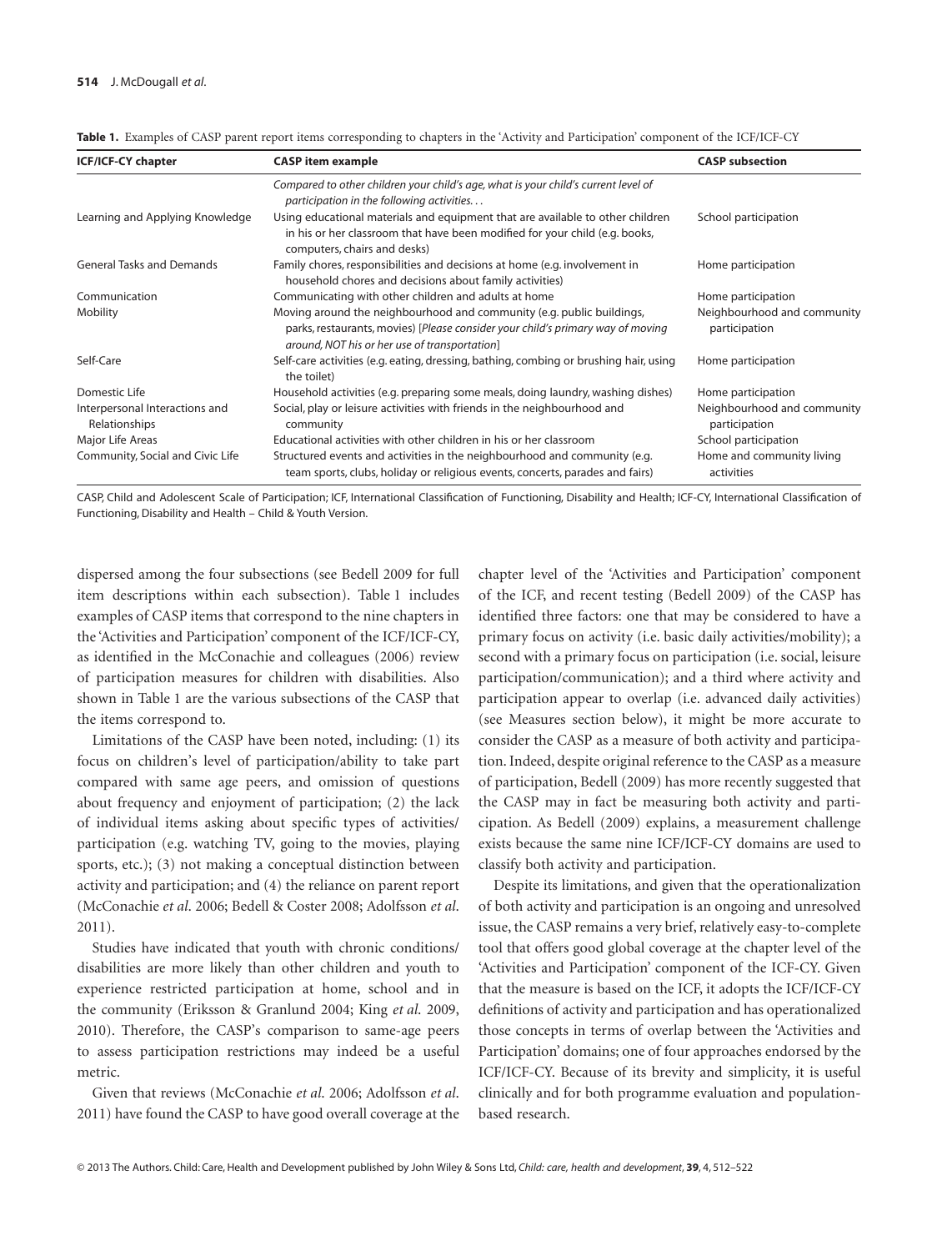The CASP author has addressed the need for a youth report version of the CASP by recently designing one. In doing so, the CASP is the one of very few measures of activity and participation at home, school and in the community for children and youth with chronic conditions/disabilities that provides both a parent and youth report.

Evidence for children's competency supports the position that children should become the preferred reporters of their disabilities, including activity limitations and participation restrictions (Young *et al*. 1995). It is important for school-aged children and youth to self-report on their health, functioning and well-being because the subjective feelings of children and youth about themselves and their lives can only be known to them (Topolski *et al*. 2004). In taking part in the measurement of their functioning, they may be more motivated to change it. Moreover, children and youth may have a broader knowledge of their activity and participation at home, school and in the community than would proxy reporters (Young *et al*. 1995). At the same time, the perspectives of both children and parents are important for making decisions related to interventions and policy decisions (Eiser & Morse 2001; Helders 2001; Livingstone *et al*. 2007) as children and parents are likely to place different values on health and life states (Feldman *et al*. 2000).

#### **Purpose of paper**

This paper is the first to assess psychometric properties for the youth report version of the CASP. In addition, the parent report version of the CASP is further validated using data from this same sample of youth and parents. Finally, this paper compares the parent proxy reports to youth self-reports in terms of their factor structure and ratings of youths' activity and participation. Although much research has been performed comparing ratings of youth with chronic conditions/disabilities and their parents on quality of life and health-related quality of life measures (e.g. Majnemer *et al*. 2008; Upton *et al*. 2008; Morrow *et al*. 2012) scant work has been done that compares the ratings of these parents and youth on measures of activity or participation (Morris *et al*. 2005).

# **Methods**

Baseline data from a random sample of 430 youth aged 11–17 with a variety of chronic conditions/disabilities, and one of their parents, were used to assess the youth and parent report of the CASP. The data were from a longitudinal study examining predictors of changes in quality of life for youth with chronic conditions/disabilities (see McDougall *et al*. 2011 for detail

about the original study). A prospective cohort design (Bijleveld *et al*. 1998) is being used for the longitudinal study, with a 3-year follow-up of each participant (and four key data collection time points).

Youth were recruited from eight children's treatment centres. To achieve a random sample, a study Research Assistant at each centre used computer-generated random numbers to select youth to contact about taking part in the study from a list of potential participants who met eligibility criteria (criteria described below). If families had more than one eligible child, only one was selected to participate in the study also using a randomization method.

#### **Participants**

A non-categorical approach to illness was adopted, combining children with different chronic conditions/disabilities into a total group for data analysis purposes (Stein & Jessop 1984). Youth were eligible to be included in the study if they were cognitively able to answer the questionnaire items, and if they had any one or more of the following chronic conditions/ disabilities: cerebral palsy, spina bifida, autism spectrum disorder, non-progressive muscular disorders, ABI, developmental delay, cleft lip and/or palate, Down syndrome, arthritis, communication disorder, amputation, or any other central nervous system disorder.

The mean age of the study youth was  $14$  (SD = 2.2). There were slightly more males (55%) than females in the sample. Cerebral palsy was the largest disability group ( $n = 142, 35\%$ ) (see Table 1). Parents' average age was  $45$  (SD = 6.5), with more female (88%) than male parents. Eighty-three per cent of parent respondents were birth mothers to the youth, 10% were birth fathers, 4% were adoptive mothers and 3% were another type of relationship (e.g. step father, grandmother). English was spoken in 90% of families' homes, French in 2% and various other languages in 8% of homes.

#### **Measures**

Questionnaires measuring youths' perceived quality of life and the hypothesized predictors of changes in quality of life (including activity and participation measured via the CASP) are administered to youth and their parents shortly after entry to the study and then again every 12 months over the course of 3 years. At the time of writing this paper, the baseline interviews have been completed, and investigators are continuing to collect data for the additional time points.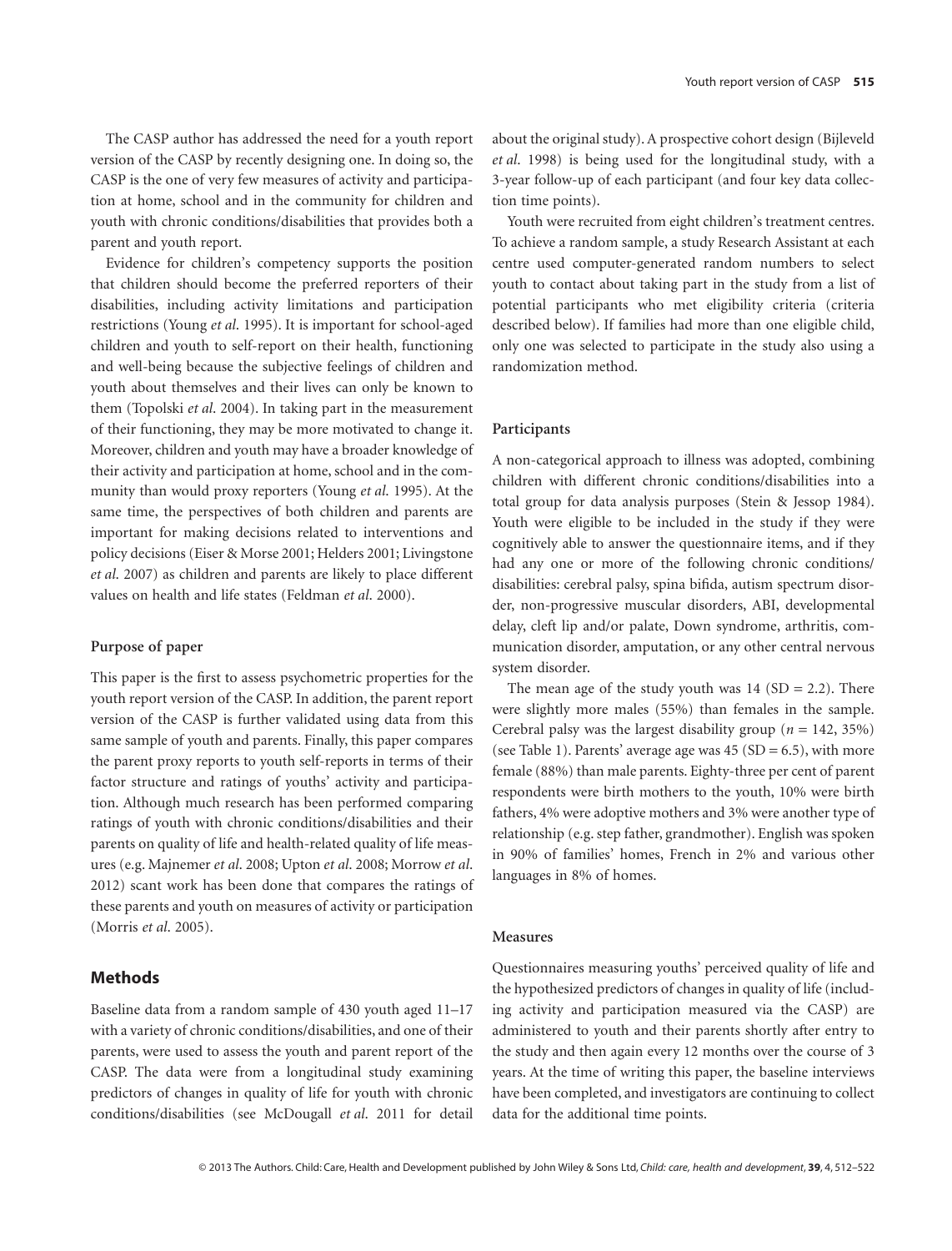The 20 items of the CASP are rated using a four-point scale:  $(4 = aged expected; 3 = somewhat limited; 2 = very limited; 1 =$ unable), or as 'not applicable'. A not applicable option is provided because some of the questions may not pertain to very young children. A higher score on the CASP represents a higher level of children's participation in home, school and community life situations and activities compared with same age peers. The youth report CASP varies very little from the parent report in terms of language and not at all in terms of the measurement scale and scoring used, making them easily comparable. Both the new CASP youth report and the CASP parent report can be accessed for use free of charge at: [http://sites.tufts.edu/](http://sites.tufts.edu/garybedell/measurement-tools/) [garybedell/measurement-tools/.](http://sites.tufts.edu/garybedell/measurement-tools/)

Initial psychometric testing of the parent report CASP using data from 60 children and youth with ABI demonstrated evidence of test–retest reliability [intraclass correlation coefficient (ICC) = 0.94], internal consistency [Cronbach's alpha ( $\alpha$ ) = 0.98] and construct validity (Bedell 2004). Exploratory factor analysis identified a two-factor solution, with 73% variance explained: (1) mobility, self-care, home and community living activities; and (2) social, communication, leisure, school-based activities (Bedell 2004).

Further testing using a sample of 313 children and youth aged 3–22, without and with (i.e. developmental disabilities, ABI, learning, attention or sensory disorders) conditions/disabilities also showed the CASP to have high internal consistency ( $\alpha$  = 0.96) (Bedell 2009). Factor analytical testing indicated that the items loaded onto three factors identified as: (1) social, leisure participation/communication; (2) advanced daily activities; and (3) basic daily activities/mobility, with a large degree of variance (63%) explained (Bedell 2009). Significant differences in CASP scores were found to be related to type of disability (*F* = 35.67; *P* < 0.001), but not to age (*F* = 0.66, *P* = 0.65) or gender (*t* = 1.7, *P* = 0.09) (Bedell 2009). Children with a developmental disability (i.e. mental retardation, cognitive/intellectual disability, cerebral palsy, Down syndrome, autism spectrum disorder), on average, had significantly lower CASP scores (*P* < 0.001) than all other groups (i.e. those children with no disability, ABI, or learning, attention, sensory disorders).

### **Procedures**

Baseline data collection occurred either in the privacy of the respondent's home or in a private office at the youth's treatment centre. The parent and youth made the choice of location. Interviewers obtained written informed consent in person from youth and parents just prior to conducting the assessment. Following a standardized introduction to the questionnaire, each youth took part in a face-to-face interview (30–60 min) with additional support as required from a study interviewer (e.g. further explanation of questions, provision of additional time). The parent questionnaire (each 30–60 min) was self-completed and was done at the same time as the youth interview. The primary caregiver, most often the youth's mother completed the questionnaire in a separate room. The youth and parent were not given access to each other's responses.

#### **Data analyses**

Descriptive analyses of the CASP youth report were conducted. Cronbach's alpha was computed to examine the internal consistency of the youth and parent report versions of the CASP. Exploratory factor analyses were used to examine the structure of the youth and parent report versions. Principal components analyses were used for the initial extraction and varimax rotation was applied to shift the items so that they would correlate more strongly with one factor than another. Cronbach's alpha was also used to examine the internal consistency of the subscores of the CASP found with the factor analyses. ICCs (two-way random effects, absolute) were computed to evaluate inter-rater agreement, and paired *t*-tests were conducted to assess mean differences between the youth and parent reports on the CASP total score and factor subscores. Independent *t*-tests or analyses of variance were carried out to determine mean differences in CASP total scores for the youth report in relation to gender, age and disability groups.

It should be noted that the 'not applicable' answer option for individual items of the CASP was not offered in this study, as the sample included school-aged children who it was anticipated all of the items would pertain to. Very few data were missing, therefore, the generation of summary scores that have been created in past testing of the CASP to be able to include those participants who answered 'not applicable' to several items was not necessary. Instead, total scores based on the summation of all CASP items were used. Any respondents without full data were excluded from the analyses using listwise deletion.

# **Results**

Full CASP data were available for 409 of the 430 youth in the original sample. CASP youth total scores ranged from 28.0 to 80.0 out of a possible 80.0. The mean score was  $69.5$  (SD = 8.2), and the median score was 71.0. No floor effects were found. Ceiling effects were found for 5%  $(n=23)$  of the sample. Table 2 provides CASP score descriptive statistics for age, gender and disability groups on the youth report. Significant differences in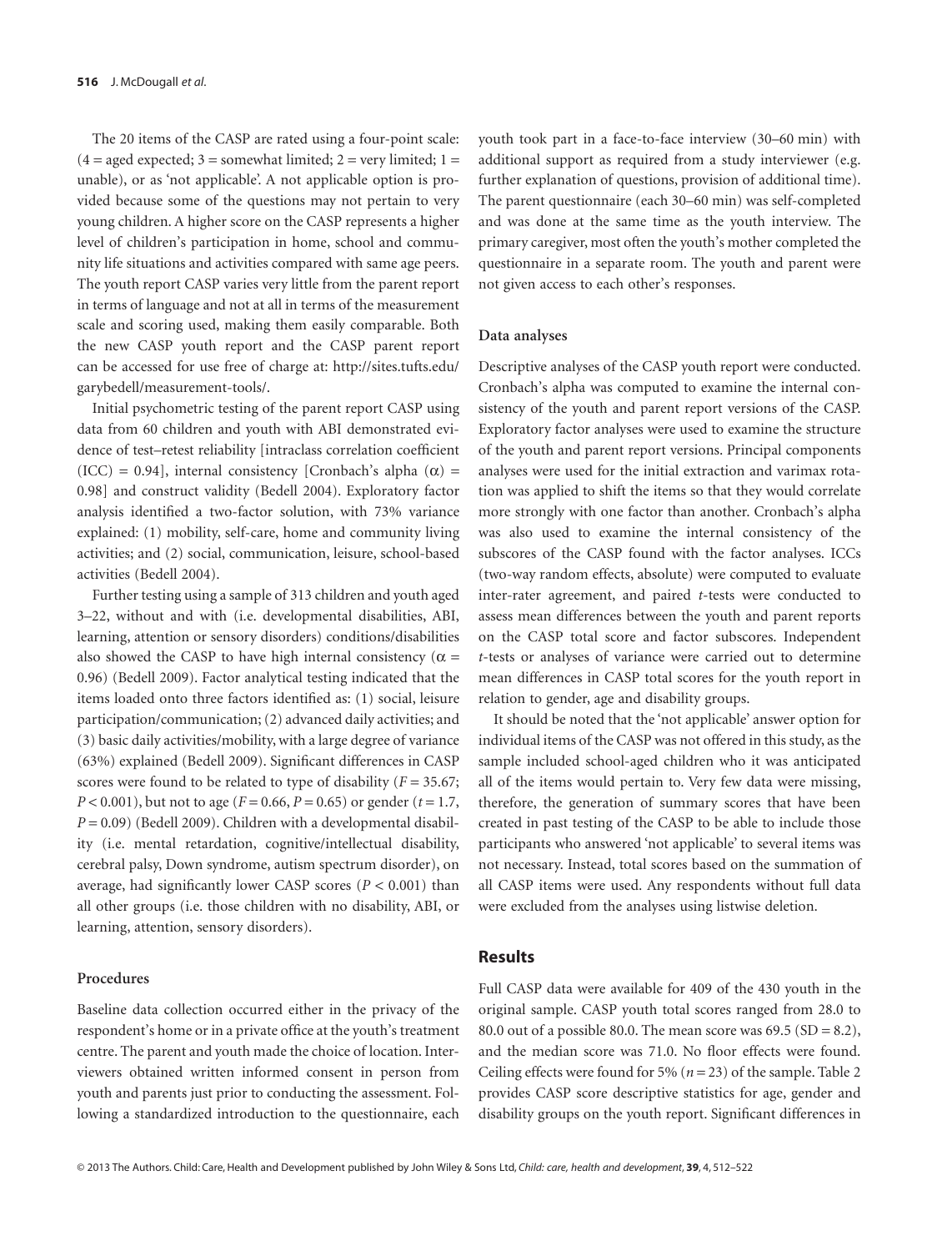| <b>Table 2.</b> Descriptive statistics: sample<br>characteristics and CASP scores for youth |                                |          | <b>CASP</b> scores |                 |
|---------------------------------------------------------------------------------------------|--------------------------------|----------|--------------------|-----------------|
| report                                                                                      | <b>Characteristics</b>         | n (%)    | M(SD)              | Minimum-maximum |
|                                                                                             | Age                            |          |                    |                 |
|                                                                                             | 11                             | 96(23)   | 70.2 (8.2)         | $28 - 80$       |
|                                                                                             | 12                             | 58 (14)  | 69.7 (7.8)         | $48 - 79$       |
|                                                                                             | 13                             | 53(13)   | 67.9(8.6)          | $41 - 80$       |
|                                                                                             | 14                             | 45(11)   | 70.0 (7.9)         | $49 - 80$       |
|                                                                                             | 15                             | 40 (10)  | 69.6(9.1)          | $43 - 80$       |
|                                                                                             | 16                             | 54 (13)  | 69.3 (7.9)         | $50 - 80$       |
|                                                                                             | 17                             | 63 (16)  | 69.1(8.2)          | $51 - 80$       |
|                                                                                             | Gender                         |          |                    |                 |
|                                                                                             | Female                         | 185 (45) | 70.2 (7.8)         | $41 - 80$       |
|                                                                                             | Male                           | 224(55)  | 68.9(8.5)          | $28 - 80$       |
|                                                                                             | <b>Disability</b>              |          |                    |                 |
|                                                                                             | Cerebral palsy                 | 142 (35) | 68.3 (8.9)         | $28 - 80$       |
|                                                                                             | Acquired brain injury          | 58 (14)  | 70.3 (7.4)         | $48 - 80$       |
|                                                                                             | Communication/cleft lip-palate | 44 (11)  | 72.1 (7.3)         | $43 - 80$       |
|                                                                                             | Spina bifida                   | 32(8)    | 68.6(8.2)          | $49 - 80$       |
|                                                                                             | Autism spectrum disorder       | 30(7)    | 65.3(7.8)          | $48 - 79$       |
|                                                                                             | Developmental delay            | 25(6)    | 69.9(6.5)          | $50 - 80$       |
|                                                                                             | Amputation                     | 16(4)    | 76.7(2.7)          | $71 - 80$       |
|                                                                                             | Other                          | 62(15)   | 69.5(8.2)          | $41 - 80$       |

Sample (*n* = 409).

CASP, Child and Adolescent Scale of Participation.

CASP scores existed for disability groups  $(F = 4.33; P < 0.0001)$ , but not for age ( $F = 0.50$ ;  $P = 0.81$ ) or gender ( $t = 1.56$ ;  $P = 0.12$ ). *Post-hoc* analyses (Tukey tests) were used to examine where differences existed between each of the disability groups. Youth with an amputated limb had significantly higher scores than those with cerebral palsy  $(P < 0.01)$  or autism spectrum disorder (*P* < 0.0001), and youth with communication disorders/cleft lip and/or palate, had significantly higher scores compared with youth with autism spectrum disorder (*P* < 0.01).

# **Results of internal consistency and scale structure analyses**

**Table 2.** Descriptive statistics: sample characteristics and CASP scores for youth

The internal consistency of the CASP items for both the youth and parent report total scale was high ( $\alpha$  = 0.87 and 0.95 respectively). In the principal components analyses, a solution for the youth report in which two of five factors had an eigenvalue slightly greater than one (1.04 and 1.01) was discarded as they were uninterpretable factors (only one or two variables with a significant factor loading). Therefore, an eigenvalue of 1.05 was set as the threshold for the youth report. Three conceptually similar factors were identified for both versions of the CASP and contributed 44% of the variance in the youth report and 65% in the parent report: (1) social, leisure participation/ communication (17% and 22% respectively); (2) advanced daily activities (14% and 17% respectively); and (3) basic daily

activities/mobility (13% and 26% respectively). There were items with shared variance in each of the reports based on their loading on more than one factor. Tables 3 and 4 identify the factors, the degree to which items loaded onto these factors (i.e. the correlation coefficients between the items and the factors), and the proportion of variance explained by each factor for the youth and parent report respectively.

#### **Comparative analyses for youth and parent reports**

Child and Adolescent Scale of Participation mean youth total scores ( $M = 69.5$ ,  $SD = 8.2$ ) were compared with CASP mean parent total scores ( $M = 63.5$ ,  $SD = 12.8$ ). ICC analysis indicated moderate agreement between youth and parent reports (ICC = 0.63, 95% CI = 0.41 to 0.75) and the *t*-test analysis showed that the youth score was significantly higher than the parent score  $(t = 10.93, P < 0.0001)$ .

Child and Adolescent Scale of Participation items were combined to form factor subscores based on the combined factor analyses results of the youth and parent report: (1) items 1, 2, 6, 7, 8, 10, 12 and 15 formed the social, leisure participation/ communication subscore; (2) items 11, 14, 17, 18, 19 and 20 formed the advanced daily activities subscore; and (3) items 3, 4, 5, 9, 13 and 16 formed the basic daily activities/mobility subscore. The rationale for assigning items to a scale when they shared variance with other factors was to be able to make exact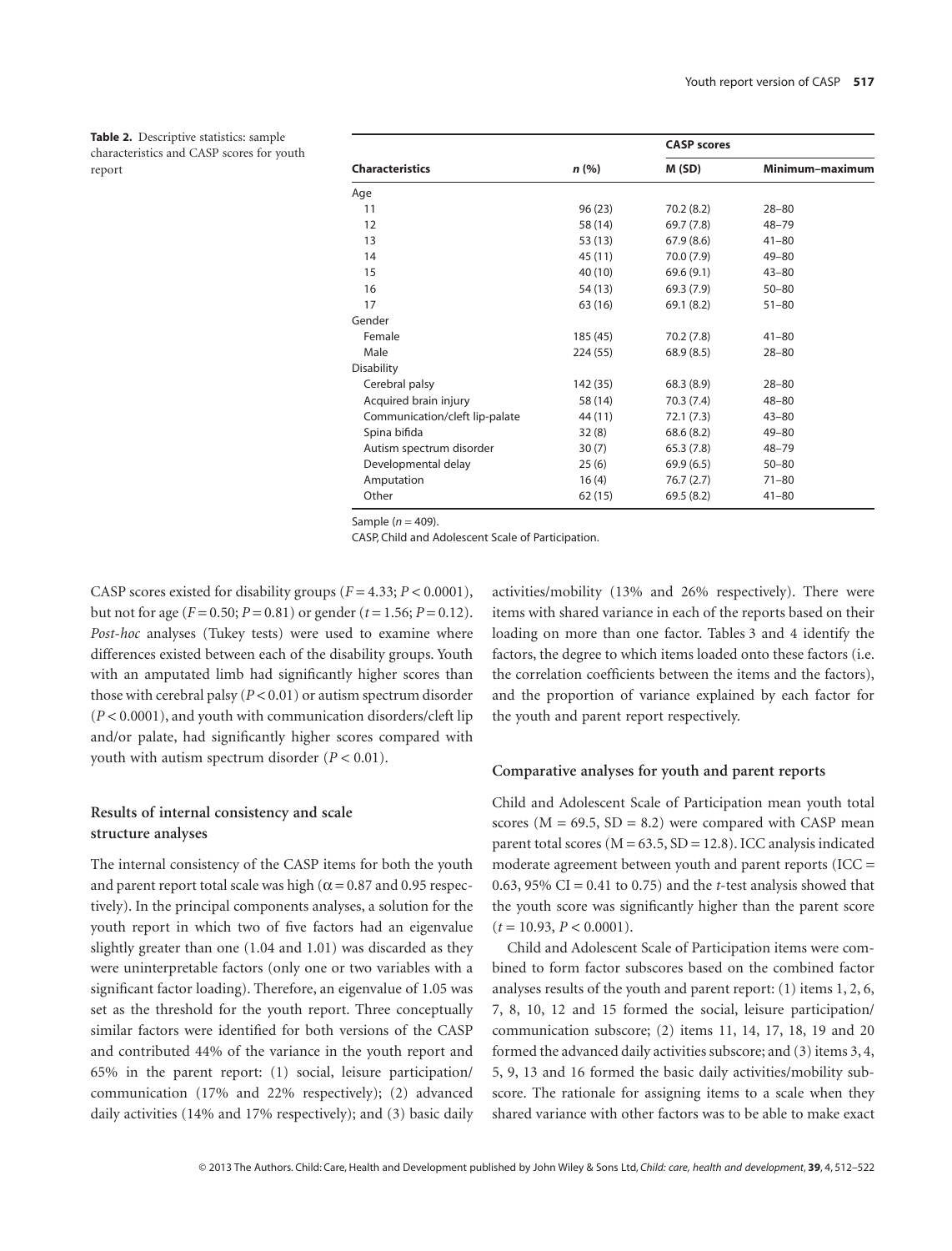#### **Table 3.** Factor analyses for CASP youth report

|     | <b>CASP</b> items                          | Social, leisure<br>participation/<br>communication | <b>Advanced</b><br>daily<br>activities | <b>Basic daily</b><br>activities/<br>mobility |
|-----|--------------------------------------------|----------------------------------------------------|----------------------------------------|-----------------------------------------------|
| 1.  | Home: social/leisure (family)              | $0.491*$                                           | 0.253                                  | 0.058                                         |
| 2.  | Home: social/leisure (friends)             | $0.736*$                                           | 0.021                                  | 0.099                                         |
| 3.  | Home: chores/responsibilities              | 0.265                                              | 0.128                                  | $0.661*$                                      |
| 4.  | Home: self-care                            | 0.155                                              | 0.131                                  | $0.748*$                                      |
| 5.  | Home: mobility                             | 0.078                                              | 0.150                                  | $0.625*$                                      |
| 6.  | Home: communication                        | 0.490+                                             | 0.469+                                 | $-0.082$                                      |
| 7.  | Community: social/leisure (friend)         | $0.719*$                                           | 0.003                                  | 0.278                                         |
| 8.  | Community: structured activities           | $0.603*$                                           | 0.091                                  | 0.264                                         |
| 9.  | Community: mobility                        | 0.441 <sup>†</sup>                                 | $0.303 +$                              | $0.323 +$                                     |
| 10. | Community: communication                   | $0.668*$                                           | 0.266                                  | 0.106                                         |
| 11. | School: educational activities             | 0.036                                              | $0.697*$                               | 0.096                                         |
| 12. | School: social/leisure (students)          | $0.423 +$                                          | 0.398+                                 | 0.215                                         |
| 13. | School: mobility                           | 0.023                                              | $0.411 +$                              | $0.424 +$                                     |
| 14. | School: using educational materials        | $-0.015$                                           | $0.400 +$                              | $0.377+$                                      |
| 15. | School: communication                      | 0.379+                                             | 0.580+                                 | $-0.023$                                      |
| 16. | <b>HCLA: household activities</b>          | 0.348                                              | 0.079                                  | 0.684+                                        |
| 17. | HCLA: shopping managing money              | $0.353 +$                                          | $0.362+$                               | 0.210                                         |
| 18. | HCLA: managing daily schedule              | 0.247                                              | $0.548*$                               | 0.171                                         |
| 19. | HCLA: using transportation                 | 0.067                                              | $0.463*$                               | 0.171                                         |
| 20. | HCLA: work activities and responsibilities | 0.194                                              | $0.639*$                               | 0.168                                         |
|     | Variance explained (total = 44%)           | 17%                                                | 14%                                    | 13%                                           |

\*Item loaded more strongly on this factor.

†Item shared variance with this factor.

CASP, Child and Adolescent Scale of Participation; HCLA, home and community living activities.

#### **Table 4.** Factor analyses for CASP parent report

|     |                                            | Social, leisure<br>participation/ | <b>Advanced</b><br>daily | <b>Basic daily</b><br>activities/ |
|-----|--------------------------------------------|-----------------------------------|--------------------------|-----------------------------------|
|     | <b>CASP</b> items                          | communication                     | activities               | mobility                          |
| 1.  | Home: social/leisure (family)              | $0.572*$                          | 0.327                    | 0.250                             |
| 2.  | Home: social/leisure (friends)             | $0.768*$                          | 0.226                    | 0.259                             |
| 3.  | Home: chores/responsibilities              | 0.231                             | 0.426                    | $0.658*$                          |
| 4.  | Home: self-care                            | 0.122                             | 0.323                    | $0.777*$                          |
| 5.  | Home: mobility                             | 0.051                             | 0.138                    | $0.803*$                          |
| 6.  | Home: communication                        | $0.577+$                          | $0.471 +$                | 0.042                             |
| 7.  | Community: social/leisure (friend)         | $0.683 +$                         | 0.178                    | $0.517+$                          |
| 8.  | Community: structured activities           | $0.501 +$                         | 0.102                    | $0.631 +$                         |
| 9.  | Community: mobility                        | 0.436                             | 0.123                    | $0.672*$                          |
| 10. | Community: communication                   | $0.732*$                          | 0.287                    | 0.309                             |
| 11. | School: educational activities             | 0.447                             | $0.638*$                 | 0.099                             |
| 12. | School: social/leisure (students)          | $0.648*$                          | 0.171                    | 0.464                             |
| 13. | School: mobility                           | 0.377                             | 0.135                    | $0.658*$                          |
| 14. | School: using educational materials        | 0.272                             | $0.528*$                 | 0.319                             |
| 15. | School: communication                      | $0.671+$                          | $0.506+$                 | 0.011                             |
| 16. | <b>HCLA: household activities</b>          | 0.177                             | 0.388                    | $0.755*$                          |
| 17. | HCLA: shopping managing money              | $0.343 +$                         | $0.570 +$                | $0.470 +$                         |
| 18. | HCLA: managing daily schedule              | 0.145                             | $0.740*$                 | 0.399                             |
| 19. | HCLA: using transportation                 | $0.314 +$                         | $0.344 +$                | $0.584+$                          |
| 20. | HCLA: work activities and responsibilities | 0.268                             | $0.703*$                 | 0.318                             |
|     | Variance explained (total = 65%)           | 22%                               | 17%                      | 26%                               |

\*Item loaded more strongly on this factor.

†Item shared variance with this factor.

CASP, Child and Adolescent Scale of Participation; HCLA, home and community living activities.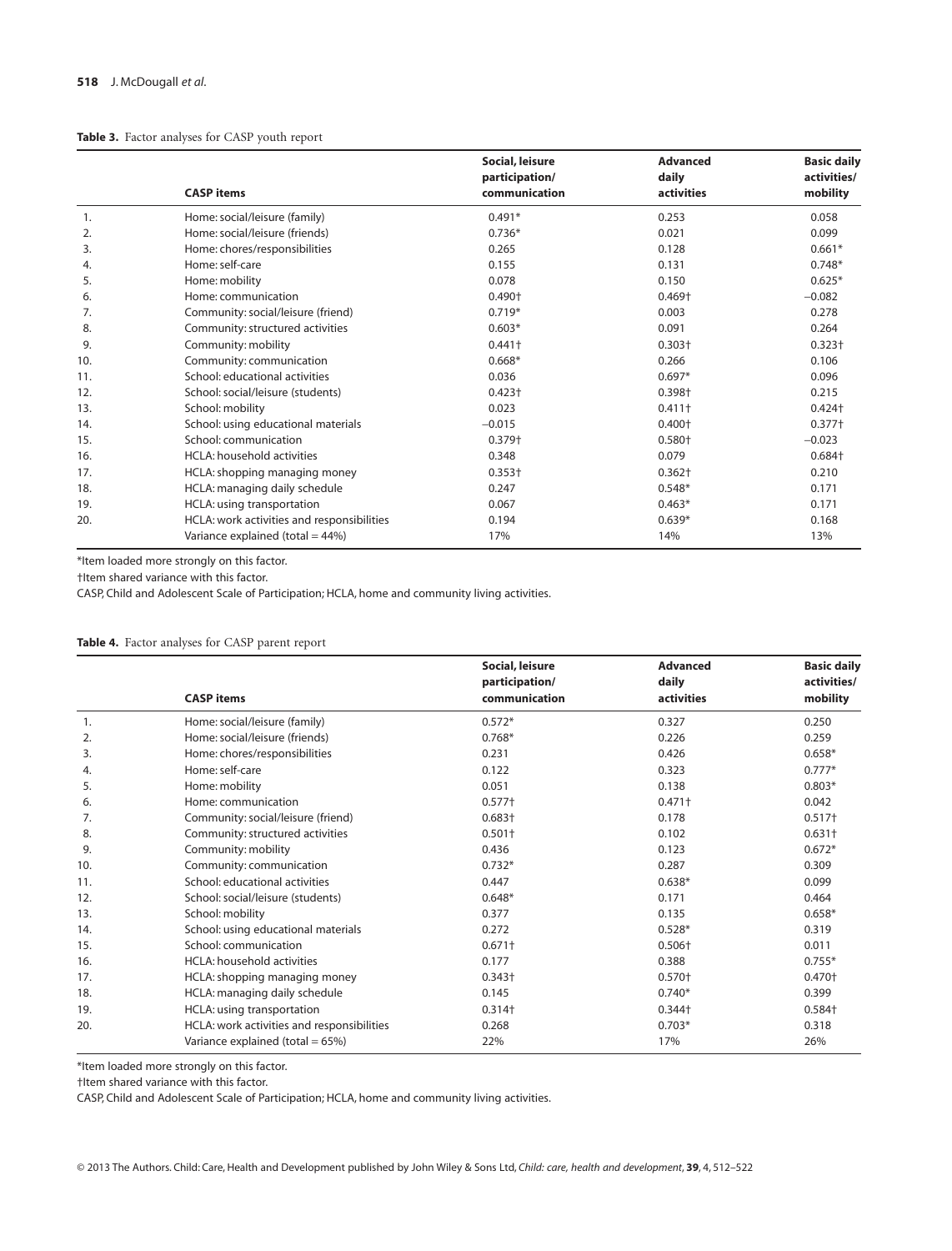#### **Table 5.** Parent and youth CASP items for each factor

*Compared to other children your child's age, what is your child's current level of participation in the following activities. . ./Compared to other children your age, what is your current level of participation in the following activities. . .*

| Social, leisure participation/communication                                                                                                                                        | <b>Advanced daily activities</b>                                                                                                                                                                   | <b>Basic daily activities/mobility</b>                                                                                                                                                                                |  |  |  |
|------------------------------------------------------------------------------------------------------------------------------------------------------------------------------------|----------------------------------------------------------------------------------------------------------------------------------------------------------------------------------------------------|-----------------------------------------------------------------------------------------------------------------------------------------------------------------------------------------------------------------------|--|--|--|
| Social, play, leisure activities with family members at<br>home (e.g. games, hobbies, 'hanging out')                                                                               | Educational (academic) activities with other<br>children in his or her/your classroom or<br>school                                                                                                 | Family chores, responsibilities and decisions at<br>home (e.g. involvement in household chores<br>and decisions about family activities)                                                                              |  |  |  |
| Social, play, leisure activities with friends at home (can<br>included conversations, on the phone or internet)                                                                    | Using educational materials and equipment<br>that are available to other children in the<br>classroom/s or that have been modified<br>for you/your child (e.g. books, computers,<br>chairs, desks) | Self-care activities (e.g. eating, dressing,<br>bathing, combing or brushing hair, using<br>the toilet)                                                                                                               |  |  |  |
| Communicating with other children and adults at home                                                                                                                               | Shopping and managing money (e.g. shopping<br>at stores, figuring out change)                                                                                                                      | Moving about in and around the home                                                                                                                                                                                   |  |  |  |
| Social, play, leisure with friends in the neighbourhood<br>and community (e.g. casual games, 'hanging out',<br>going to public places like a movie theatre, park or<br>restaurant) | Managing daily schedule (e.g. doing and<br>completing daily activities on time;<br>organizing and adjusting time and schedule<br>when needed)                                                      | Moving around neighbourhood and<br>community (e.g. public buildings, parks,<br>restaurants, movies) [Please consider your<br>child's/your primary way of moving around,<br>NOT his or her/your use of transportation] |  |  |  |
| Structured events and activities in the neighbourhood<br>and community (e.g. team sports, clubs, holiday or<br>religious events, concerts, parades and fairs)                      | Using transportation to get around in the<br>community (e.g. to and from school work,<br>social or leisure activities) [Driving or using<br>public transportation]                                 | Moving around at school (e.g. to get to and use<br>the bathroom, playground, library or other<br>rooms and things that are available to other<br>children his or her/your age)                                        |  |  |  |
| Communicating with other children and adults in the<br>neighbourhood or community                                                                                                  | Work activities and responsibilities (e.g.<br>completion of tasks, punctuality, attendance<br>and getting along with others)                                                                       | Household activities (e.g. preparing some<br>meals, doing laundry, washing dishes)                                                                                                                                    |  |  |  |
| Social, play and recreational activities with other children<br>at school (e.g. 'hanging out', sports, clubs, hobbies, art,<br>lunchtime or recess activities)                     |                                                                                                                                                                                                    |                                                                                                                                                                                                                       |  |  |  |

Communicating with other children at school

CASP, Child and Adolescent Scale of Participation.

**Table 6.** Internal consistency for items in the youth and parent report CASP total scores and in subscores derived from factor analyses

|                                             | Cronbach's alpha |        |  |  |
|---------------------------------------------|------------------|--------|--|--|
| <b>Scores</b>                               | Youth            | Parent |  |  |
| CASP total score                            | 0.87             | 0.95   |  |  |
| Social, leisure participation/communication | 0.80             | 0.90   |  |  |
| Advanced daily activities                   | 0.67             | 0.86   |  |  |
| Basic daily activities/mobility             | 0.74             | 0.89   |  |  |

CASP, Child and Adolescent Scale of Participation.

comparisons between the youth and parent reports. Table 5 presents the CASP parent and youth items for each factor. Cronbach's alpha was computed to assess the internal consistency of the resulting three CASP subscores for both the youth and parent reports. The  $\alpha$  ranged from 0.67 (youth report) for the advanced daily activities subscore to 0.90 (parent report) for the social, leisure participation/communication subscore (see Table 6).

Youth and parent subscores were then compared using ICCs and *t*-test analyses. For each of the three subscores, there was

moderate agreement according to the ICCs, and significant differences between youth and parent reports on the *t*-tests (see Table 7).

# **Discussion**

This paper is the first to assess the psychometric properties for the youth self-report version of the CASP. Moreover, it is one of the first to compare the ratings of parents and youth on a measure of activity and participation for youth with chronic conditions/disabilities, specifically in this case, the CASP. Finally, the paper further validates the CASP parent report.

This research provides preliminary evidence of the internal consistency and factor structure of the CASP youth report. Internal consistency for the total youth score and two of the subscores (i.e. social, leisure participation/communication and basic daily activities/mobility) was good to excellent. The moderate value of Cronbach's alpha for the advanced daily activities subscore (0.67) may be due to shared variance across factors for some items. The factor structure of the youth report was virtually the same as the parent report, taking into account the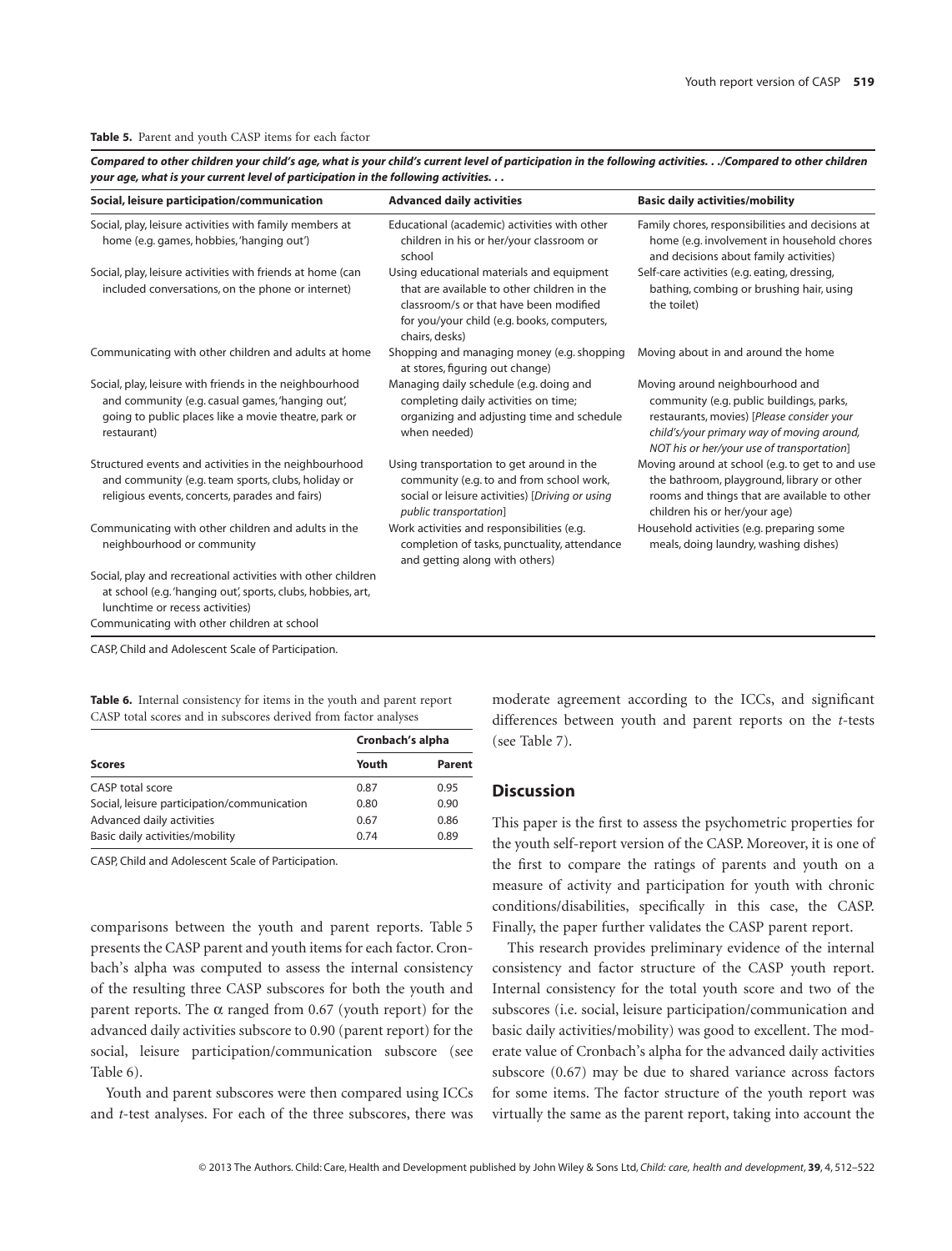|                                                 | Youth |           | Parent |      |       |        |      | 95% CI |      |
|-------------------------------------------------|-------|-----------|--------|------|-------|--------|------|--------|------|
| <b>Factor</b>                                   | м     | <b>SD</b> | M      | SD.  | t     | P      | ICC  | ᄔ      | UL   |
| CASP total score                                | 69.5  | 8.2       | 63.5   | 12.8 | 10.93 | 0.0001 | 0.63 | 0.41   | 0.75 |
| Social, leisure participation/<br>communication | 27.6  | 4.1       | 25.9   | 5.2  | 7.26  | 0.0001 | 0.63 | 0.50   | 0.71 |
| Advanced daily activities                       | 21.2  | 2.8       | 18.7   | 4.5  | 12.52 | 0.0001 | 0.51 | 0.23   | 0.67 |
| Basic daily activities/mobility                 | 20.7  | 3.0       | 19.3   | 4.3  | 9.00  | 0.0001 | 0.70 | 0.57   | 0.79 |

**Table 7.** Comparative analyses for total score and factor subscores on youth and parent

CI, confidence interval; LL, lower limit; UL, upper limit; CASP, Child and Adolescent Scale of Participation.

shared variance for some items. In addition, this study identified the same three-factor solution within the CASP that was found in another study assessing the CASP parent report (Bedell 2009), providing further verification of the factor structure of the parent report.

This finding also provides strength to the assertion by Bedell (2009) that the CASP might be more accurately described as a measure of both activity and participation. The 'basic daily activities/mobility' subscore could be considered to have a primary focus on activity, and includes items that past reviews (McConachie *et al*. 2006; Adolfsson *et al*. 2011) have identified as mapping onto the 'General Tasks and Demands', the 'Self-Care', the 'Domestic Life' and the 'Mobility (i.e. personal mobility at home, school and in the community)' chapters of the ICF/ICF-CY. The 'social, leisure, participation/communication' subscore could be seen as having a primary focus on participation, and includes items identified in the reviews as covering the 'Communication', the 'Interpersonal Interactions and Relationships' and the 'Community, Social and Civic Life' chapters of the ICF/ICF-CY. Finally, there seems to be some overlap between activity and participation in the 'advanced daily activities' subscore, which includes items identified in reviews as representing the 'Learning and Applying Knowledge', the 'Major Life Areas' and the 'Mobility' (i.e. using transportation to get around in the community) chapters in the ICF/ICF-CY. The advanced daily activities subscore appears to include activities that involve more complex social interactions and/or skill acquisition than the basic daily activities/mobility subscore. For example, selfcare or household activities at home are generally more solitary and less complex and than shopping and managing money in the community or taking part in educational (academic) activities with other children at school. Further examination of internal consistency and structure of the CASP in additional samples of youth with various conditions/disabilities will determine whether the three-factor structure of the youth and parent reports is accurate.

This research has provided further evidence that youth can report on their functioning, in particular their ability to take part in basic, advanced and social activities across home, school and community environments. Significant mean differences were found between youth and parent reports for the CASP total score and all three factor subscores, indicating that youth view their activity and participation differently than their parents. The finding that youth reported their level of activity and participation to be higher than did their parents reflects other studies that have determined that youth with chronic conditions/disabilities report higher scores than their parents with respect to their health-related quality of life/quality of life (White-Koning *et al*. 2007; Upton *et al*. 2008; Morrow *et al*. 2012).

Several possibilities may contribute to youth reporting higher levels of activities and participation: (1) youth may have a more accurate view of what they do across multiple environments; (2) youth may be participating more than their parents realize; or (3) response shift bias (i.e. youth could be idealizing their level of activity and participation to the interviewer). Parents complete the study questionnaire independently, whereas the youth completes the questionnaire as part of an interview. Youth may be less likely to tell another person they have limitations in activity and participation. Efforts were made to minimize response shift bias in this study by training interviewers to conduct the interviews using a standardized protocol.

However, researchers argue that differences between parents' and children's reports are unlikely to indicate that either is right or wrong, but rather a reflection of each individual's beliefs about the child's health, functioning and well-being (Upton *et al*. 2008). What is more important than which is a closer reflection of reality is what each report contributes to an understanding of a youth's outcomes (Parsons *et al*. 1999).

The largest proportion of the study sample in this research was composed of children with cerebral palsy. Past studies testing the CASP have included only or mostly children with ABI (Bedell 2004; Bedell 2009). This work provides an initial indication that, although the CASP was originally created for use with children with ABI, it may also be used reliably and validly with youth with cerebral palsy, and other youth included in the sample, such as those with spina bifida or communication disorders. As has been found in past research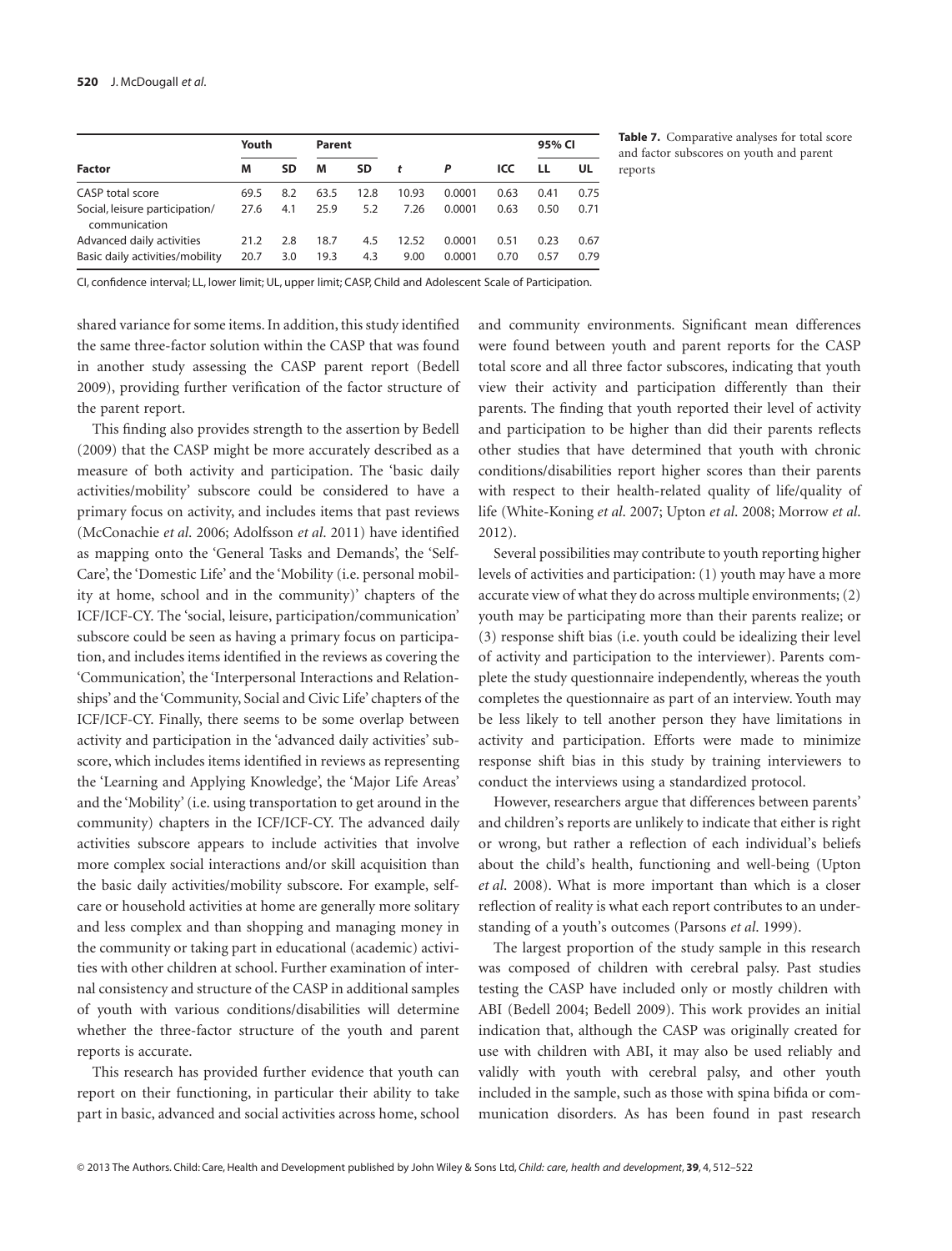assessing the CASP parent report (Bedell 2009), the youth report appears to also be able to discriminate among groups of youth with different conditions/disabilities. In this and other work (Bedell 2009), children and youth with developmental conditions/disabilities score significantly lower on the CASP than children and youth with other types of conditions/ disabilities. It may be of benefit for future research to look more closely at these associations using larger samples of each type of condition/disability, and at the factors that might lead groups of youth with developmental conditions/disabilities to report lower activity and participation scores than youth with other types of conditions/disabilities.

The findings of this study indicated that the overall sample was scoring towards the higher end of the CASP scale. Similar results have been found in past research evaluating the CASP (Bedell 2009). However, ceiling effects were found for only 5% of individuals. This is well within the 15–20% range that is considered acceptable for being able to assess sensitivity to change (Andresen 2000).

#### **Limitations and future research directions**

This study was limited in that it included a largely Englishspeaking sample of youth aged 11–17 with chronic conditions/ disabilities. In previous research, the parent report CASP has been shown to be appropriate for assessing the activity and participation of children and youth aged 3–22 (Bedell 2009). Future testing will show whether the youth report is also useful across a larger age span, and with ethnically diverse samples. Further psychometric testing of the youth report CASP using larger, more diverse samples includes: assessing test–retest reliability, concurrent and convergent validity; confirming a threesolution factor structure; and further examining discriminant validity and youth–parent reliability/mean differences. In addition, the responsiveness of both the youth and parent report needs to be studied. Currently, the CASP author is collecting data on such samples for these purposes.

#### **Conclusion**

The initial work conducted here suggests that the youth selfreport version of the CASP is a promising measure for assessing the activity and participation of youth who have chronic conditions/disabilities. The CASP youth and parent versions appear to be measuring activity and participation similarly enough to warrant use of the youth report alone when youth perspectives are of primary interest, parent report when youth reports are not possible (i.e. because of a youth's cognitive

limitations), or parallel use when nuances between parent and youth viewpoints are important to understand.

#### **Key messages**

- Interest in measures of participation has increased since the publication of the ICF and ICF-CY.
- The CASP parent report has been identified as a brief, easy-to-complete and valid measure for use with children and youth with chronic conditions/disabilities that has good coverage at the chapter level of the 'Activities and Participation' component of the ICF-CY.
- It is important for school-aged children and youth to selfreport on their own health, functioning and well-being. At the same time, comparisons of youth and parent reports are useful for providing a more complete picture of youths' strengths and needs.
- This study assessed a youth self-report version of the CASP, further validated the CASP parent report, and compared parent and youth ratings of youths' activity and participation.
- In terms of psychometric properties, the youth selfreport version was indicated to be a promising measure for assessing personal perceptions of activity and participation that can be used alone or in conjunction with the CASP parent report; further testing is required to assess all aspects of reliability and validity for both versions of the CASP.

#### **Acknowledgements**

This research is supported by a grant (#191232) from the Canadian Institutes of Health Research. Appreciation is extended to the youth, families, collaborators, research assistants and interviewers at the various rehabilitation centres who participated in this research. Acknowledgement is given to Linda Miller, study co-investigator and Megan Nichols, study project coordinator for their contributions to the research. Virginia Wright holds the Bloorview Children's Hospital Foundation Chair in Paediatric Rehabilitation.

### **References**

Adolfsson, M., Malmqvist, J., Pless, M. & Granlund, M. (2011) Identifying child function from an ICF-CY perspective: everyday life situations explored in measures of participation. *Disability and Rehabilitation*, **33**, 1230–1244.